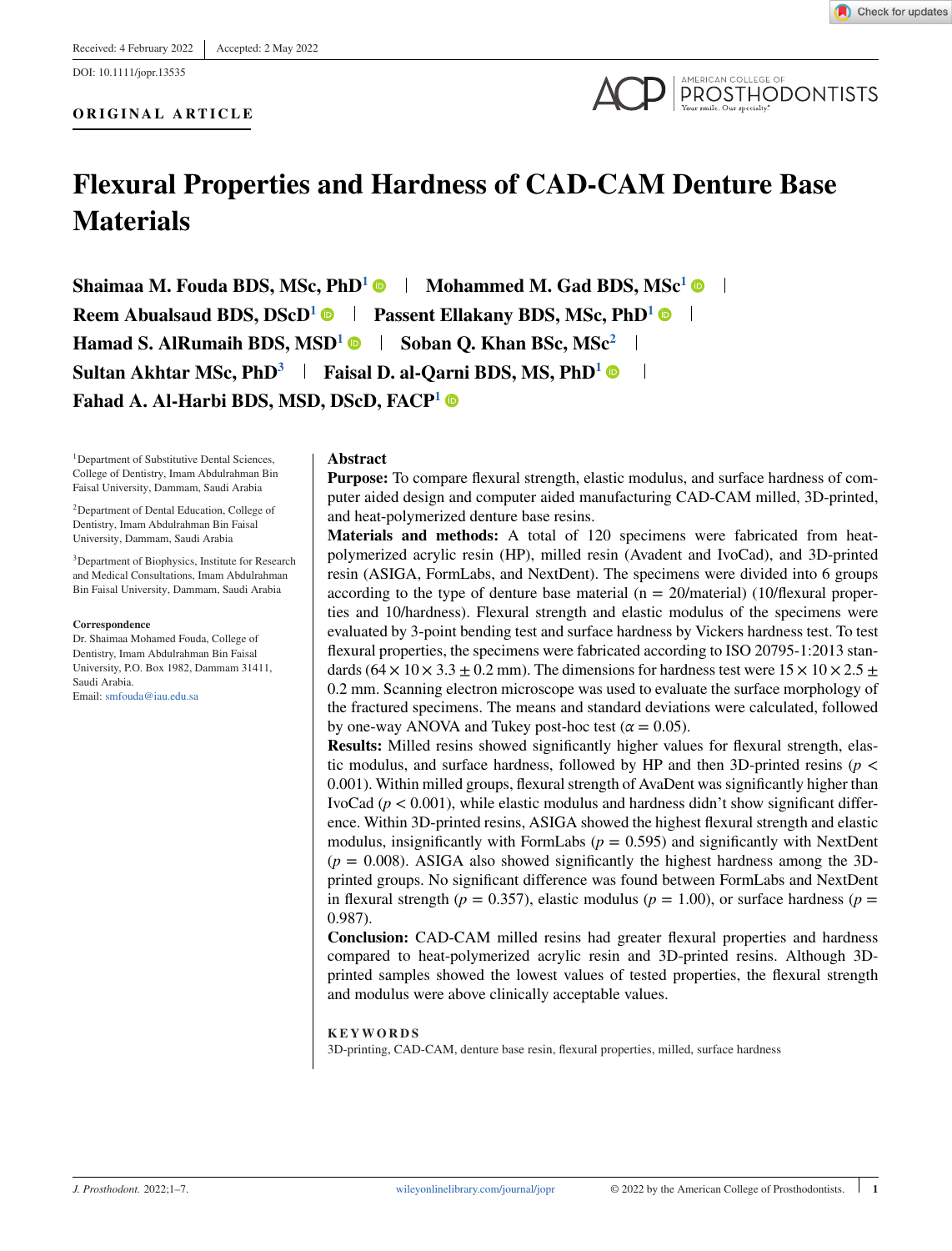2 | **ANERICAN COLLEGE OF PROSTHODONTISTS** 

Heat-polymerized acrylic resin (HP) has been widely used in the fabrication of dental prostheses, however it still has some deficiencies. Conventionally used HP shows inferior mechanical properties and a high degree of polymerization shrinkage (linear and volumetric) which results in dimensional inaccuracies of the end product. To overcome this, resin composition modifications, different polymerization techniques, resin reinforcements with fillers and nano-fillers, as well as the implementation of digital technologies for removable prostheses fabrication, have been suggested.<sup>[1](#page-6-0)</sup> The fabrication of a dental prosthesis from a pre-polymerized acrylic puck has eliminated the issue of polymerization shrinkage, since the prosthesis is milled out of an already polymerized and shrunken block of material to the final dimensions, thus producing better adaptation fit and high mechanical performance.<sup>[2,3](#page-6-0)</sup>

Digital technology is increasingly used in the dental field, particularly in computer-aided design and computer-aided manufacturing (CAD-CAM) of dental restoration.<sup>[4](#page-6-0)</sup> CAD-CAM technology allows the fabrication of dental prostheses with high accuracy, in less time and with less discomfort to the patient compared to traditional methods; in addition, it offers direct duplication of an existing denture.<sup>5,6</sup> Two methods are available for CAD-CAM fabrication of dental restorations: 3D-printing (additive) and milling methods (subtractive). $5$ 

Fabrication of dentures is more common using the milling technique. $5$  The accuracy of milled dentures is related to the material used and the milling tools (number and size of milling burs).<sup>[7,8](#page-6-0)</sup> High strength and hardness of the milled material are due to decreased structural defects within the final material and presence of inorganic fillers.<sup>[7,9](#page-6-0)</sup> Additionally, a number of studies reported that milled CAD-CAM fabricated specimens present superior color stability com-pared to heat-, self-, and light-cured acrylics<sup>[10](#page-6-0)</sup> or 3D-printed acrylic resin. $11$  However, subtractive production of dentures produces large amounts of waste and requires a vast amount of raw material.<sup>12</sup> On the other hand, 3D-printing of a dental prosthesis is accomplished by layering of the material. Therefore, it is considered less expensive than milling due to reduced material waste and absence of wear of milling tools[.4](#page-6-0) In addition, 3D-printing allows the production of several objects at the same time and printing of large complex designs.<sup>[13,14](#page-6-0)</sup> 3D-printing offers a more sustainable production source with minimal waste but with lower accuracy, poorer retention, and low printing resolution.<sup>11</sup>

Flexural properties are major properties that need to be considered in the fabrication of dentures since they are subjected to flexural stress during mastication that could lead to deformation or fracture in the long term.<sup>[15](#page-6-0)</sup> Surface hardness is another important property of denture base material to resist surface abrasion that would consecutively reduce microbial colonization and provide color stability of denture bases.<sup>[16](#page-6-0)</sup> Therefore, denture base materials are requested to have acceptable strength and hardness and comply with values recommended by ISO 20795-1:2013 for flexural strength  $(65 \text{ MPa})$  and modulus  $(2 \text{ GPa})$ .<sup>[17](#page-6-0)</sup>

Previous studies investigated the properties of HP and CAD-CAM denture base materials. However, studies comparing HP, milled, and 3D-printed resins remain limited. Meanwhile contradicting results have been reported regarding their mechanical and physical properties. Some studies reported superior strength of HP over milled specimens,  $18,19$ while other studies reported opposite results.  $20,21$  Similarly, higher hardness of milled resin than HP was reported,  $9,18,21$  as well as insignificant difference between both materials.<sup>[19,22](#page-6-0)</sup> Therefore, this study evaluated different properties of multiple brands of denture base materials including two milled resins and three 3D-printed resins, that to the authors knowledge, were not compared in a previous study. The aim of this study was to compare the flexural properties and hardness of CAD-CAM milled and 3D-printed denture base materials to heat-polymerized acrylic resin. The study hypothesis is that HP and CAD-CAM fabricated denture base materials will have similar flexural strength, elastic modulus, and surface hardness.

## **MATERIALS AND METHODS**

Based on previous studies,  $9,23$  a power analysis technique was used to calculate the sample size with the power of 80% and level of significance 0.05. Hence, the sample size calculation confirmed that 120 specimens were required  $(n =$ 10). One type of HP (Major.Base.20, Major Prodotti Dentari, Moncalieri, Italy), two types of milled acrylic discs, AvaDent (AvaDent, Global Dental Science Europe, Tilburg, The Netherlands) and IvoCad (IvoBase CAD, Ivoclar Vivadent, Schaan, Liechtenstein), and three types of 3D-printed resins, ASIGA (ASIGA DentaBase, Asiga pty Ltd, Alexandria, Australia), FormLabs (FormLabs Denture Base LP, MA), and Denture 3D+ (NextDent B.V., Soesterberg, The Netherlands) were investigated in this study. Acrylic specimens were fabricated with required dimensions per test according to ISO 20795-1:2013 standards;  $64 \times 10 \times 3.3 \pm 0.2$  mm for flexural properties (flexural strength and elastic modulus). The dimensions of specimens for hardness test were15  $\times$  10  $\times$  2.5  $\pm$ 0.2 mm. Specimens (120, 60/flexural properties and 60/hardness) were divided into 6 groups ( $n = 10$ /test) according to the material type: HP, Avadent, IvoCad, ASIGA, FormLabs, and NextDent.

HP specimens were processed and polymerized using a conventional water bath technique at 70◦C for 90 minutes followed by 100◦C for 30 minutes, as detailed in a previous study. $^{23}$  $^{23}$  $^{23}$  After complete polymerization, specimens were finished where by any resin flashes were removed using tungsten carbide bur.

For milled specimens (AvaDent and IvoCad), prepolymerized polymethylmethacrylate (PMMA) blocks were fixed on a sectioning machine (IsoMet 5000 Linear Precision Saw, Buehler, IL) and sectioned to the desired dimensions using a diamond saw in wet conditions. $9,24$ 

The 3D-printed specimens were designed using open software (123D design, Autodesk, version 2.2.14, CA) and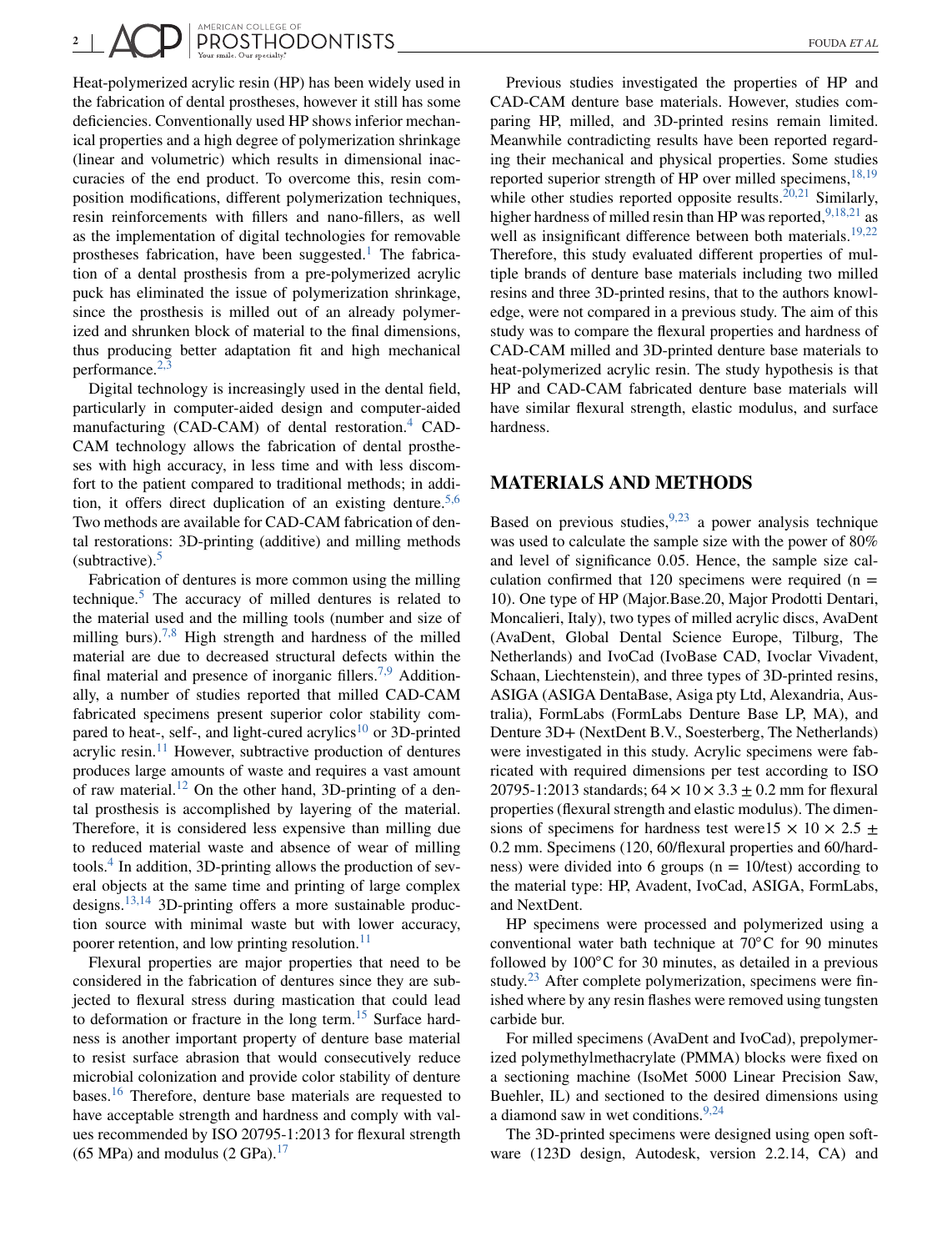

#### **TABLE 1** Materials and equipment used in the present study

| Group                                 | <b>Material</b>                                                                                                             | <b>Manufacturing</b><br>technique    | <b>Resin mixing</b><br>unit                                                                        | Processing<br>unit                                                                                         | <b>Thickness</b><br>of layer        |                                  | Post-processing<br>Orientation steps and unit | <b>Finishing and</b><br>polishing                                                                                                                                                                             |
|---------------------------------------|-----------------------------------------------------------------------------------------------------------------------------|--------------------------------------|----------------------------------------------------------------------------------------------------|------------------------------------------------------------------------------------------------------------|-------------------------------------|----------------------------------|-----------------------------------------------|---------------------------------------------------------------------------------------------------------------------------------------------------------------------------------------------------------------|
| Heat-<br>polymerized<br>acrylic resin | Major.Base.20,<br>Major<br>Prodotti<br>Dentari,<br>Moncalieri,<br>Italy                                                     | Conventional water<br>bath processed | Hand mixed                                                                                         | KaVo<br>Elektrotech-<br>nisches<br>Werk<br>GmbH,<br>Leutkirch,<br>Germany                                  | Full<br>thickness<br>of<br>specimen | <b>NA</b>                        | Deflasking                                    | Tungsten carbide<br>bur to remove<br>excess acrylic<br>followed by<br>1200 grit sand<br>paper<br>(MicroCut<br>PSA; Buehler,<br>IL, USA)<br>using<br>Metasery 250<br>grinder-<br>polisher;<br>Buehler<br>GmbH) |
| AvaDent                               | AvaDent denture Cut<br>base puck<br>(AvaDent,<br><b>Global Dental</b><br>Science<br>Europe,<br>Tilburg, The<br>Netherlands) |                                      | Pre-polymerized Cut into                                                                           | desired<br>shape using<br>precision<br>saw (IsoMet<br>5000 Linear<br>Precision<br>Saw,<br>Buehler,<br>USA) | Full<br>thickness<br>of<br>specimen | Horizontal<br>within<br>the disc | None                                          |                                                                                                                                                                                                               |
| <b>IvoCad</b>                         | IvoBase CAD<br>(Ivoclar<br>Vivadent,<br>Schaan,<br>Liechtenstein)                                                           |                                      |                                                                                                    |                                                                                                            |                                     |                                  |                                               |                                                                                                                                                                                                               |
| <b>ASIGA</b>                          | <b>ASIGA</b><br>DentaBase,<br>(Asiga pty<br>Ltd,<br>Alexandria,<br>Australia)                                               | 3D-Printing                          | (LC-3D Mixer,<br>NextDent, 3D<br>systems,<br>Vertex Dental<br>B.V.,<br>Soesterberg,<br>Netherland) | <b>ASIGA Max</b><br>Printer<br>(DLP)                                                                       | 50 $\mu$ m/layer 90°                |                                  | Washing with<br>Isopropyl<br>Alcohol          |                                                                                                                                                                                                               |
| FormLabs                              | FormLabs<br>Denture Base<br>LP<br>(FormLabs,<br>Somerville,<br>MA, USA)                                                     |                                      |                                                                                                    | Form 2 Printer<br>(SLA)                                                                                    |                                     |                                  |                                               |                                                                                                                                                                                                               |
| NextDent                              | Denture 3D+<br>(NextDent)<br>B.V.,<br>Soesterberg,<br>The<br>Netherlands)                                                   |                                      |                                                                                                    | NextDent 5100<br>3D Printer<br>(SLA)                                                                       |                                     |                                  |                                               |                                                                                                                                                                                                               |

then converted to a standard tessellation language (STL) file. The printing order was sent to three printers (ASIGA; ASIGA, Form 2; FormLabs, and NextDent 5100 3D system, NextDent). The parameters of each printer were adjusted according to manufacturer's recommendations (Table 1). After all specimens were prepared and excess acrylic and supports were trimmed, polishing was performed with 1200 grit sandpaper (MicroCut PSA; Buehler) using a polishing machine (Metaserv 250 grinder-polisher; Buehler GmbH) in wet conditions. One investigator polished all specimens and then reevaluated the specimens' dimensions to  $0.01 \mu m$  accuracy using a digital caliber. Specimens with proper dimensions were stored in distilled water at 37°C for 48 hours before testing.

Evaluation of flexural strength, elastic modulus, and surface hardness were performed as explained in a previous study.[23](#page-6-0) The specimens were tested immediately after retrieval from water and without drying. Flexural strength and elastic modulus were measured by three-point bending test using a universal testing machine (Instron Model 8871; Instron Corp., Canton, MA). Surface hardness was calculated by using a hardness tester (Wilson Hardness; ITW Test & Measurement, GmbH, Shanghai, China) with a Vickers diamond indenter (25-gf load for 30 seconds).

Scanning electron microscopy tool (SEM, TESCAN VEGA3 LM model, Czech Republic at 20 kV) was applied to evaluate the surface morphology of the fractured specimens of all groups (HP, AvaDent, IvoCad, ASIGA, FormLabs, and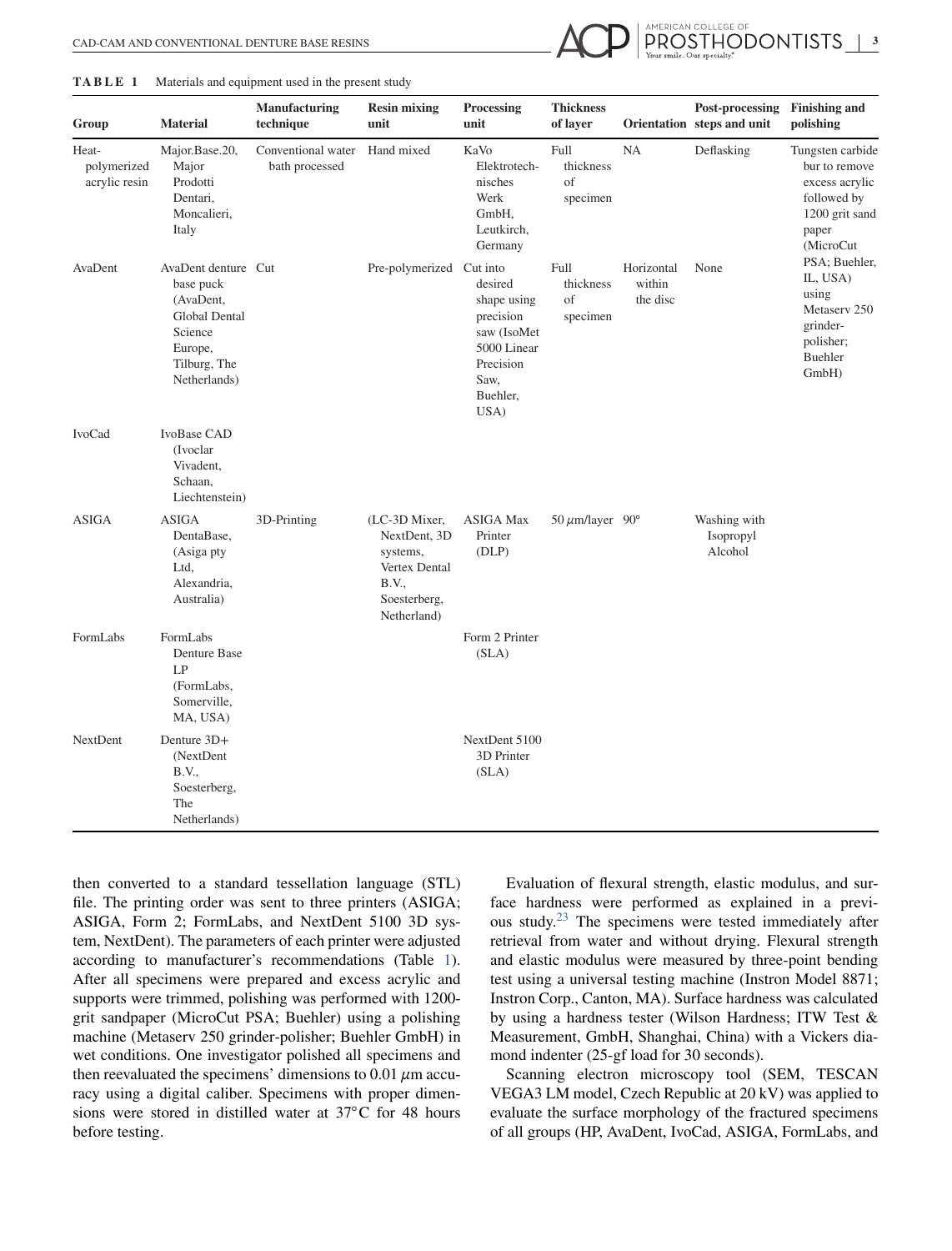<span id="page-3-0"></span>

**FIGURE 1** Representative SEM images for fractured specimen: a, HP; b, AvaDent; and c, IvoCad



**FIGURE 2** Representative SEM images for fractured specimen: a, ASIGA; b, FormLabs; and c, NextDent

NextDent). SEM micrographs were displayed at representative magnification of  $\times$ 1000 for all the specimens to highlight their important surface features (Figs 1 and 2).

Normality of the data was tested first using Shapiro-Wilk which yielded insignificant results confirming normal distribution of data. Hence, parametric tests were used for analysis. However, means and standard deviations were calculated first for descriptive presentation of the data followed by oneway ANOVA and Tukey post-hoc test for inferential statistical analysis. All *p*-values less than 0.05 were considered statistically significant.

# **RESULTS**

The mean values, standard deviations, ANOVA, and post hoc results are presented in Table [2.](#page-4-0) There were significant differences between tested materials for all properties based on one-way ANOVA results  $(p < 0.001)$ .

With regards to flexural strength, AvaDent (94.5  $\pm$  2.2 MPa) and IvoCad (87.6  $\pm$  1.1 MPa) showed the highest flexural strengths followed by HP (82.7  $\pm$  1.6 MPa), then 3D-printed resins: ASIGA  $(70.1 \pm 0.8 \text{ MPa})$ , FormLabs  $(69.1$  $\pm$  1.5 MPa), and NextDent (67.7  $\pm$  1.2 MPa). AvaDent and IvoCad showed significantly higher flexural strength when compared with other groups ( $p < 0.001$ ). Also, AvaDent was significantly higher than IvoCad ( $p < 0.001$ ). Within 3Dprinted resins, ASIGA showed the highest flexural strength insignificantly with FormLabs  $(p = 0.595)$  and significantly with NextDent ( $p = 0.008$ ). No significant difference was found between FormLabs and NextDent (*p* = 0.357).

The highest elastic modulus values were recorded with IvoCad (9507.4  $\pm$  479.1 MPa) and AvaDent (8547.5  $\pm$ 397.5 MPa) that were significantly different from all other tested groups  $(p < 0.001)$ . The elastic moduli of 3Dprinted resins were significantly lower in comparison with HP  $(p < 0.001)$ . Comparing 3D-printed resins, ASIGA (5258.9) ± 325.9 MPa) showed the highest elastic modulus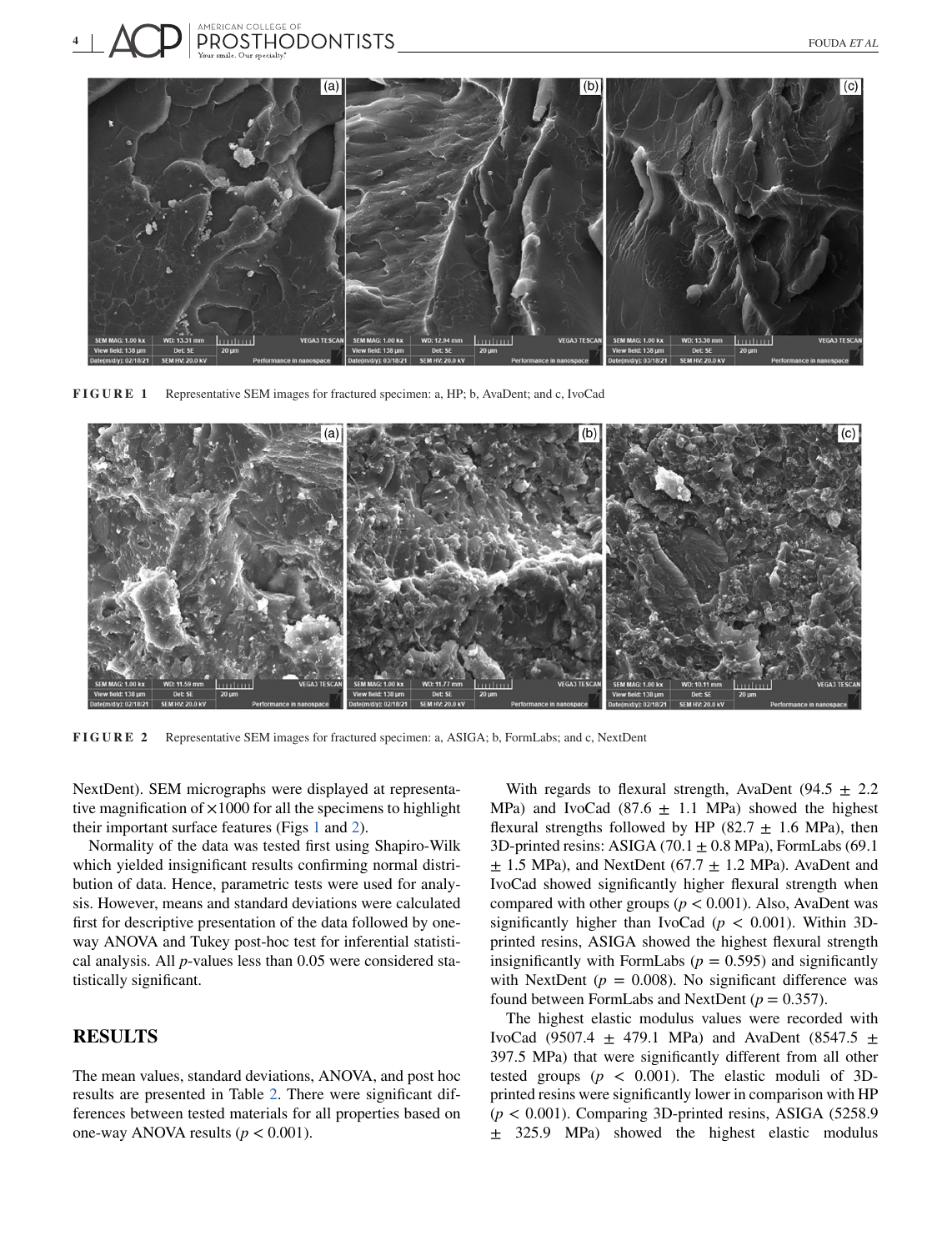<span id="page-4-0"></span>**TABLE 2** Mean and standard deviations (SD) and significance between materials for all tested properties

|                  | <b>Properties</b>                 |                                 |                          |  |  |  |
|------------------|-----------------------------------|---------------------------------|--------------------------|--|--|--|
|                  | <b>Flexural strength</b><br>(MPa) | <b>Elastic modulus</b><br>(MPa) | <b>Hardness</b><br>(VHN) |  |  |  |
| <b>Materials</b> | Mean (SD)                         | Mean (SD)                       | Mean (SD)                |  |  |  |
| HP               | 82.7(1.6)                         | 6458.8 (296.6)                  | 39.6(9.9)                |  |  |  |
| AvaDent          | 94.5(2.2)                         | 8547.5 (397.5) <sup>a</sup>     | 46.3 $(2.9)^a$           |  |  |  |
| IvoCad           | 87.6(1.1)                         | 9507.4 (479.1) <sup>a</sup>     | 46.9 $(5.9)^a$           |  |  |  |
| <b>ASIGA</b>     | 70.1 $(0.8)^a$                    | 5258.9 $(325.9)^b$              | 31.1(7.5)                |  |  |  |
| FormLabs         | 69.1 $(1.5)^{a,b}$                | 4792.1 $(421.6)^{b,c}$          | $17.5(2.8)^{b}$          |  |  |  |
| NextDent         | 67.7 $(1.2)^{b}$                  | 4750.3 $(288.2)^c$              | $15.2 (0.15)^{b}$        |  |  |  |
| One-way ANOVA    | $F = 587.278$                     | $F = 223.089$                   | $F = 39.571$             |  |  |  |
|                  | $p < 0.001*$                      | $p < 0.001*$                    | $p < 0.001*$             |  |  |  |

Same superscript letters per column denotes statistically insignificant difference  $(p > 0.05)$ .

insignificantly with FormLabs  $(p = 0.075)$ , and significantly with NextDent  $(p = 0.041)$ . No significant difference was found between FormLabs and NextDent  $(p = 1.00)$ .

The highest mean of surface hardness was found with Ivo-Cad (46.9  $\pm$  5.9) followed by AvaDent (46.3  $\pm$  2.9) and HP (39.6  $\pm$  9.9), respectively, while the lowest values were recorded with 3D-printed resins, ASIGA  $(31.1 \pm 7.5)$ , Form-Labs (17.5  $\pm$  2.8), and NextDent (15.2  $\pm$  0.15). Tukey pairwise comparisons revealed that there were no statistically significant differences between IvoCad vs AvaDent  $(p =$ 1.00), and FormLabs vs NextDent (*p* = 0.987), while ASIGA showed significant differences with FormLabs and NextDent  $(p < 0.001)$ .

Representative SEM images of the fractured surfaces of all groups of specimens are shown in Figures [1](#page-3-0) and [2.](#page-3-0) In HP specimens (Fig  $1A$ ), lamellae with minor blunt steps and some areas with smooth background represented brittle to intermediate mode of fracture. For milled specimens (AvaDent, and IvoCad), compact surfaces with uniform sharp lamellae were found with AvaDent (Fig [1B\)](#page-3-0), while random, slightly sharp lamellae with compact resin and features of ductile fracture mode were observed for IvoCad surface (Fig [1C\)](#page-3-0). On the other hand, the surface topography of the 3D-printed fractured specimens displayed irregular surfaces with absence of normal lamellae. However, faint small lamellae with minor cracks were found, as well as some small voids (Fig [2\)](#page-3-0). Moreover, a number of particles were also observed as they appeared in a bright contrast highlighting the layered structure of these specimens.

## **DISCUSSION**

This study was conducted to evaluate the flexural properties and surface hardness of denture base resins fabricated through different manufacturing techniques (HP, CAD-CAM milled, and CAD-CAM 3D-printed). The results of this study revealed the statistical variation between the different classifications of resins with regards to all tested properties resulting in rejection of the study hypothesis.

Flexural strength is the stress absorbed by the material just before its failure, while the modulus of elasticity represents the rigidity/flexibility of the material.<sup>9,20</sup> The higher the value, the more rigid the material. $20$  The denture base must have certain properties to withstand occlusal forces. It has to show some degree of flexibility to reduce the possibility of fracture while maintaining its shape to distribute the load equally to underlying structures.<sup>21</sup> The use of 3-point bending test has been recommended by ISO 20795-1:2013<sup>[17](#page-6-0)</sup> to measure the flexural properties of polymers. On the other hand, hardness is a measure of the resistance to localized plastic deformation induced by either mechanical indentation or abrasion.<sup>[9,16](#page-6-0)</sup>

AMERICAN COLLEGE OF

According to the results of this study, milled CAD-CAM denture base resins showed the highest flexural properties and surface hardness compared to HP and 3D-printed resins. Similar findings were reported by previous studies for flexural properties (flexural strength and modulus)<sup>[20,21,25–28](#page-6-0)</sup> and surface hardness[.9,18,21,29](#page-6-0)

The higher values of flexural properties obtained for milled specimens might be related to the unique manufacturing pro-cess of the pre-polymerized pucks used for denture milling.<sup>[30](#page-6-0)</sup> These CAD-CAM PMMA pucks are manufactured under strict conditions of high pressure and temperature.<sup>31</sup> During this manufacturing process, the PMMA chains are elongated by near optimum polymerization resulting in longer chains of PMMA, denser structure with minimal intermolecular distance, fewer unreacted monomer, and lower porosity. $6,20,32$ Additionally, since these specimens are prepared of prepolymerized pucks, there is no risk of further shrinkage after specimen production which improves fit and eliminates the possible stress incorporation as seen in heat-polymerized resin.[2,5,20](#page-6-0) The higher hardness of milled CAD-CAM resin could also be related to its processing under high temperature and pressure, resulting in less residual monomer and minimal plasticizing effect.<sup>[33](#page-6-0)</sup>

Contrary to the results of this study, are the findings of Ayman,  $18$  and Pacquet et al<sup>19</sup> who reported superior flexural strength of HP over milled resin. The contradicting results might be related to discrepancy of specimen size between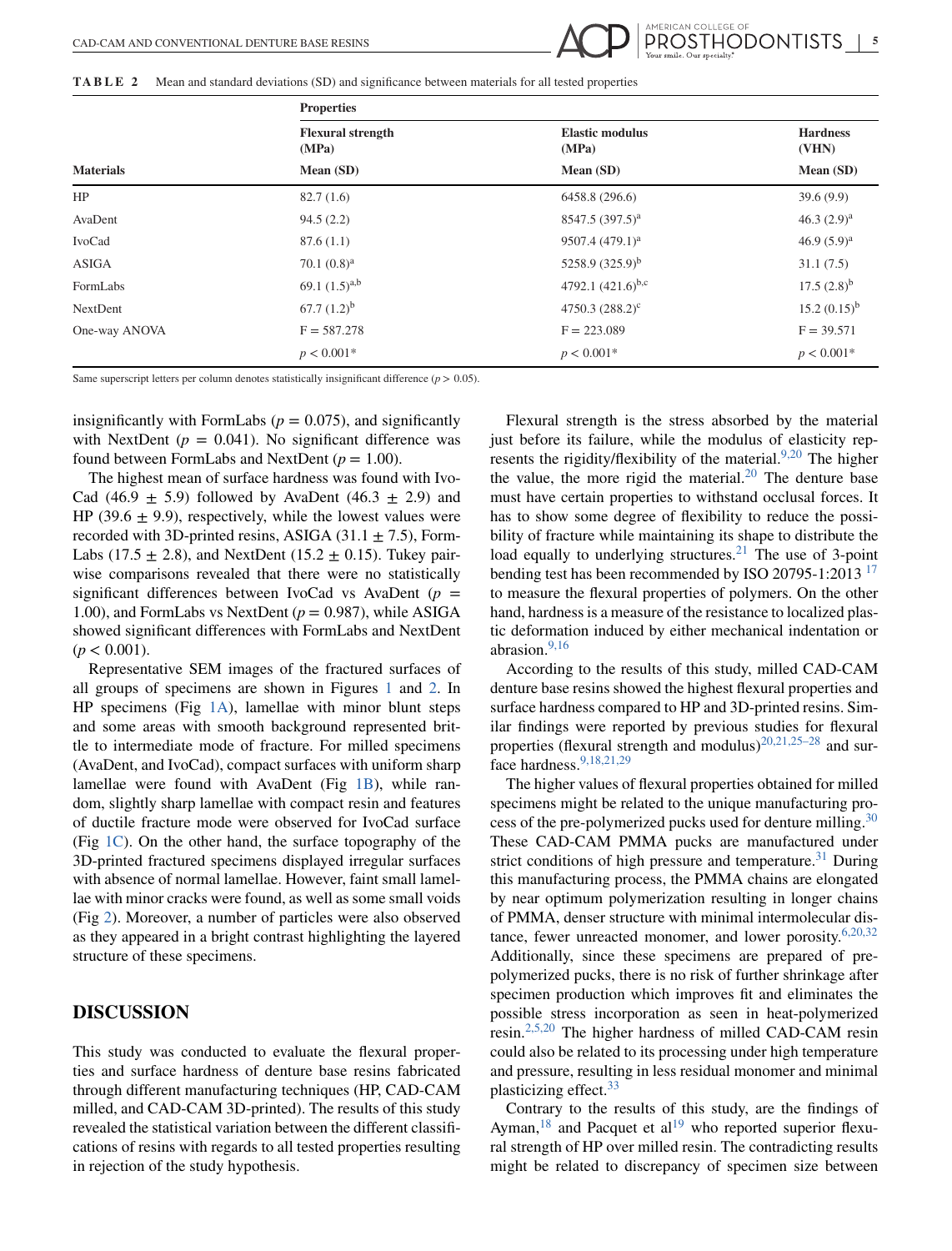the two studies [this one  $(64 \times 10 \times 3.3 \text{ mm})$  and Pacquet et al<sup>19</sup> (65  $\times$  10  $\times$  2.5 mm), or the difference in chemical composition of the tested materials between this study (Major.Base.20, AvaDent, IvoCAD, Asiga, NextDent, and FormLabs) and Paquet et al<sup>[19](#page-6-0)</sup> and Ayman<sup>18</sup> (HP- Probase Hot, IvoCAP, and IvoCAD vs. Vertex and CAD/CAM Polident d.o.o.). In disagreement with our findings, some studies reported insignificant differences between the hardness of milled CAD-CAM and HP.<sup>19,22</sup> The reason for variation of results with this study might result from the different materials tested in these studies.

The literature is scarce in investigational studies evaluating the properties of 3D-printed resins. Currently, few studies<sup>9,23</sup> reported similar results to those seen in this study. 3D-printed resin showed significantly lower flexural strength and surface hardness values compared to milled and HP. The chemical composition of the photopolymerized resin (used for 3Dprinting) and structure of final product may be one of the sources of deficit in flexural strength results.<sup>9</sup> The reduced flexural strength and surface hardness of 3D-printed resin compared to milled and HP could result from its fabrication in layers, post-curing factors, and the presence of resid-ual monomer.<sup>[23](#page-6-0)</sup> The printing orientation in a perpendicular direction to the surface being tested for hardness may have resulted in more separation between the layers during load application, resulting in lower hardness values. This has been suggested by Kebler et  $al^{34}$  who reported low interlayer bonds that are easily separated with shear forces.

The 3D-printed specimens were additively created through the gradual curing of thin layers of the resin material until the final shape was achieved. The thickness and orientation of the layers could play a major role in surface and mechanical properties of the final product. $34,35$  In this study, the layers were printed in 50 *μ*m thickness in order to improve the curing of the resin by decreasing the layer thickness and minimizing the polymerization shrinkage between the layers. $34$ Standardizing the layer thickness between different printers and materials eliminated the possible effect of thickness discrepancy on the tested properties. However, this production process (3D-printing) of the specimens is prone to void inclusion within or between consecutive layers resulting in weaker structure. Additionally, specimens were printed at 90<sup>°</sup> orientation to the build platform resulting in the layers being parallel to the applied load once the specimens were horizontally supported on the jig for flexural strength testing. Based on this, one would assume that this printing orientation might produce the lowest flexural strength and that bonding between consecutive layers would be weaker than molecular bonding within each layer. However, the reverse was confirmed in a previous study.<sup>[35](#page-6-0)</sup> Because all 3D-printed specimens in this study were manufactured at the same orientation, this comparison between the different build orientations is not valid. Additionally, comparison between similar print orientation in this study and Unkovskiy et  $al<sup>35</sup>$  was not possible owing to the differences in specimens' dimensions. Due to the processing technique of 3D-printed resin, a lower conversion rate is anticipated compared to other forms

of PMMA used in this study, resulting in lower mechanical properties[.36](#page-6-0)

Based on the SEM images, HP specimens showed smooth background with few faint lamellae indicative of brittle type of fracture. On the other hand, milled specimens showed compact structure and sharp projections suggestive of ductile fracture. On the opposite was the topography of 3D-printed specimens where great irregularity and absence of organized projections/lamella, in addition to void inclusion and layering of structure, were detected. These features were linked to intermediate to brittle type of fractures and weaker build structure.

Nevertheless, and regardless of the type of resin, all the groups in this study demonstrated flexural strength and moduli above the minimum required value by the ISO 20795-  $1:2013^{17}$  set at 65 MPa and 2 GPa, respectively, and in con-trast to Ucar et al<sup>[37](#page-6-0)</sup> who reported acceptable flexural strength for different HP, but not modulus.

The results of this study revealed that milled resin showed the highest flexural strength, elastic modulus, and surface hardness compared to HP and 3D-printed resins which had the lowest values for all tested properties. 3D-printed resins require further improvement in the chemical composition or the manufacturing process to improve their mechanical properties for clinical applicability.

This study investigated different types of denture base materials fabricated by different technologies and including different brands of milled and 3D-printed resins. However, the tests were not performed in conditions simulating those in the oral cavity, i.e., the specimens were not subjected to thermal or pH changes. Future studies should investigate the properties of CAD-CAM denture base materials after aging to determine the durability of these materials in clinical use. Also, the factors that may influence the mechanical properties of 3D-printed resins need further investigations such as the post curing time, thickness and orientation of printed layers, and reinforcement with fillers.

# **CONCLUSIONS**

Material types and fabrication techniques affected the flexural properties and hardness of denture base resins. Milled denture base resins had the highest flexural strength, modulus, and hardness among the tested groups, followed by HP and the 3D-printed resin groups, respectively. Regardless of the order of tested groups, the lowest reported flexural strength and elastic modulus values conformed to the ISO recommended values and were above the clinically accepted values, suggesting the suitability of these materials (3D-printed resins) for clinical use.

## **ORCID**

*Shaimaa M. Fouda BDS, MSc, PhD* [https://orcid.org/0000-](https://orcid.org/0000-0002-3875-4882) [0002-3875-4882](https://orcid.org/0000-0002-3875-4882) *Mohammed M. Gad BDS, MSc*  $\bullet$  [https://orcid.org/0000-](https://orcid.org/0000-0003-3193-2356) [0003-3193-2356](https://orcid.org/0000-0003-3193-2356)